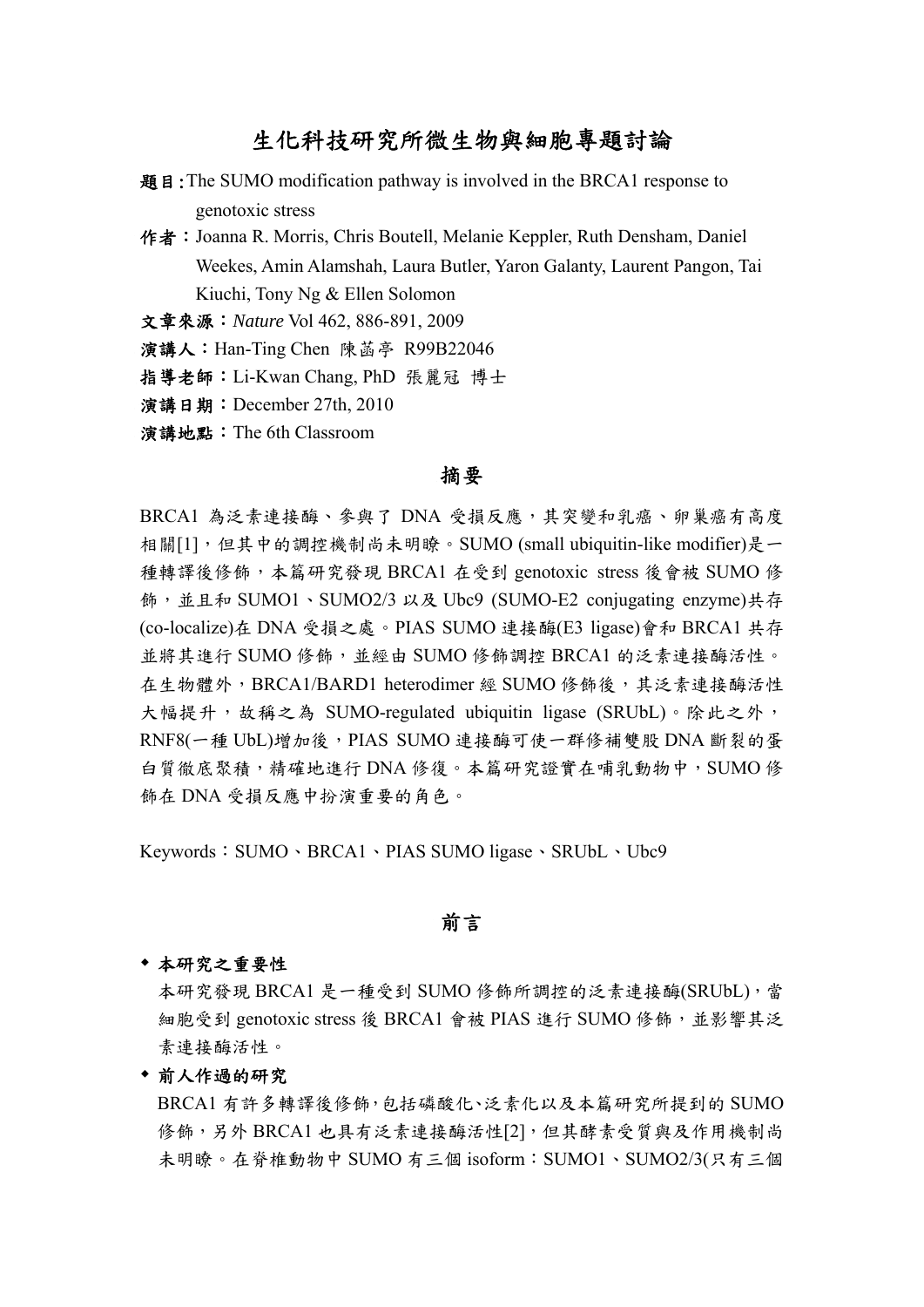胺基酸差異),先前有研究發現 Ubc9 和 SUMO E3 ligase 參與了 DNA 受損反應 [3]。加上一些傾向演變成乳癌或卵巢癌的 *BRCA1* 突變,會抑制兩個 BRCA1 受 SUMO 修飾後調控的特性;泛素連接酶活性以及聚積在 DNA 受損處[4], 故推論 SUMO 修飾和癌症的演變有高度的相關性。

## 本研究欲完成之項目

PIAS 為 SUMO E3 ligase,先前有研究發現它們與 DNA 受損反應有關[5],且 分佈於核內,故本篇研究探討 PIAS SUMO E3 ligase 和 BRCA1 的交互作用及 其中的機制。

# 材料與方法

#### 細胞株與質體

293T 細胞由 293 細胞衍生,為人類腎臟上皮細胞,轉染腺病毒 E1A 基因,同 時表達 SV-40 病毒的大 T 抗原轉型成不朽化的細胞株;293T 細胞被廣泛應用 於轉染以表現各種目標蛋白,或是用以包裝病毒。HeLa 為實驗用增殖表皮癌 細胞,源自一位美國婦女的子宮頸癌細胞株,常用作癌症模式細胞及研究細胞 訊息傳導。此細胞株經人類乳突病毒第 18 型(Human papillomavirus 18)轉化, 可以無限分裂下去,且跟其他癌細胞相比,增殖異常迅速。BRCA1、SUMO1、 SUMO-GA、Ub、BARD1 以 myc-pcDNA3.1 或具有 RFP 的 pDNA3.1 為載體, BRCA1、UBC9 以具有 GFP 的 p-EGFP 為載體, Flag-His-MMS21 接進事先具 有 3xFlag-His tag 的 pCH-NCX, 而 PIAS4 接進具有 3xFlag-Stag 的 pCDNA3.1, 最後以 site-directd 突變技術產生突變株。

# 蛋白質純化

將表現 6xHis tagged SUMO 的 HeLa 細胞以 lysis buffer (8M urea, 0.1 M

Na2HPO4/NaH2PO4, 0.01 M Tris–HCl, pH 6.3, 10 mM β-mercaptoethanol, 5 mM

imidazole plus 0.2% Triton-X-100)回溶, sonicate 打破後與 50 ul Ni<sup>2+</sup> Talon

agarose beads 在 4 °C 作用隔夜,再用 SDS–polyacrylamide gel electrophoresis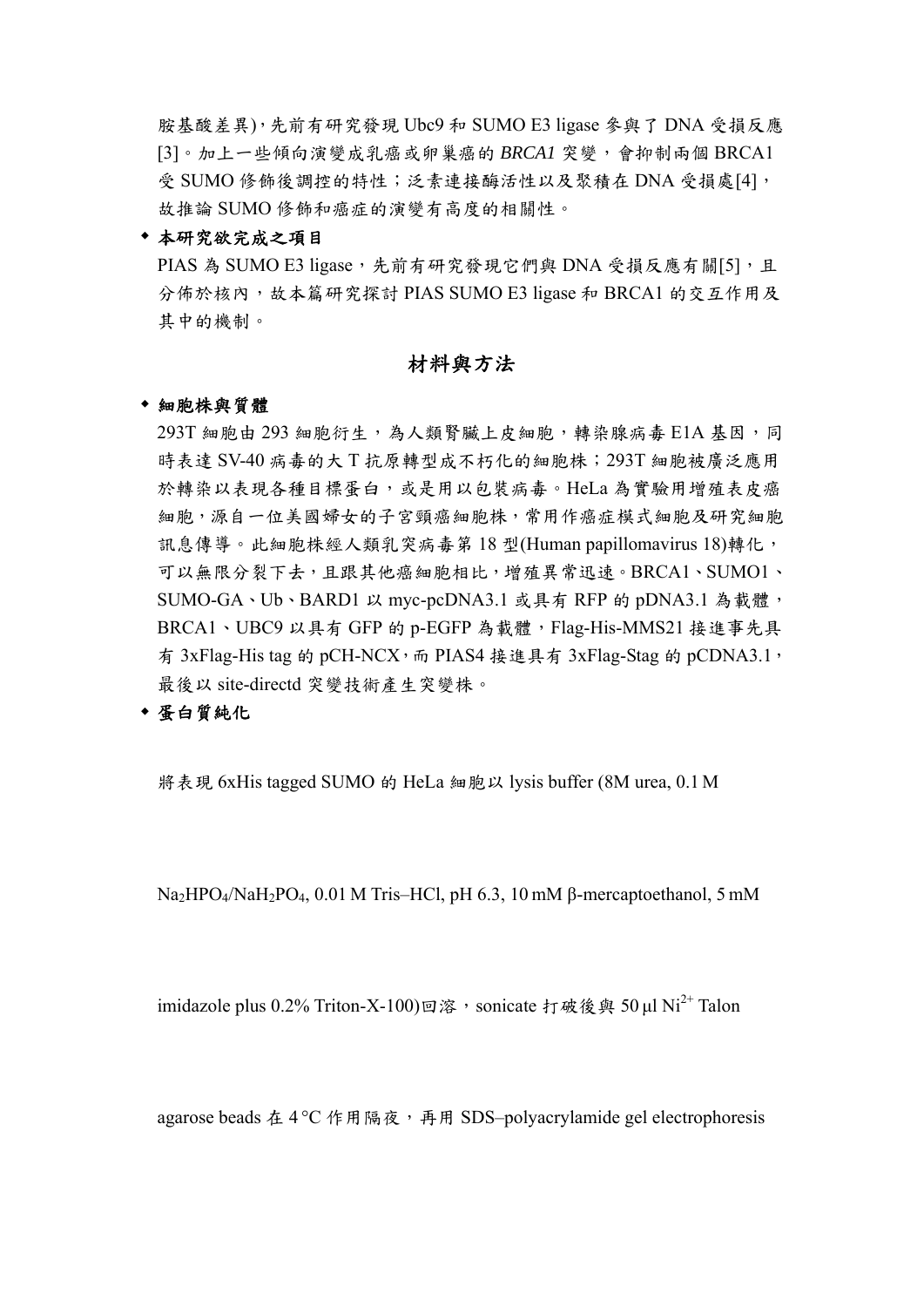buffer 流洗得到純蛋白。

螢光標定與共軛焦顯微鏡

蛋白質分別用 GFP 或 RFP 標定(詳見質體),或者用利用帶了發光集團的二抗 進行免疫螢光染色後以共軛焦顯微鏡觀察。

 螢光生命週期顯微術 **(Fluorescence Lifetime Imaging Microscopy, FLIM)**  螢光分子受光激發後可以透過散發螢光返回基態,不同的螢光會展現不同的生 命週期特性,可藉由 FLIM 辨認不同生物分子;但激態分子也可能將能量傳遞 給別的螢光分子,稱為螢光共振能量遷移(Fluorescence resonance energy transfer, FRET),FRET 的發生需要許多限制條件,包括供體和受體分子距離(約 10-100 Å)。當 FRET 發生時因為有部分能量轉移給紅色螢光分子,使綠色螢光的生命 週期縮短,本研究利用多光子螢光生命週期顯微系統觀察 FRET[6],藉此確認 分子間交互作用。

## 免疫沉澱與西方墨點法

使用  $Ni^{2+}$  beads 抓下 6xHis tagged SUMO, 若有其他蛋白質與 6xHis tagged SUMO 結合,則可被西方墨點法偵測到。

### 結果與討論

#### **DNA** 損傷引發 **BRCA1** 受到 **SUMO** 修飾

用 genotoxic agents(irradiation, cisplatin,hydroxyurea)處理後,DNA 受損處會有 γ-H2AX 和 BRCA1 聚集,作者發現 SUMO1 與 SUMO2/3 與其共存。同時(GFP-) BRCA1 和(RFP-)SUMO1 產生螢光共振能量遷移(FRET),表示兩蛋白質交互作 用大幅增加;而發生 FRET 的位置,與γ-H2AX 的分佈位置一致,表示 BRCA1-SUMO交互作用發生在有γ-H2AX的染色體附近,但是當作者將SUMO 突變(GG→GA),降低 BRCA1-SUMO 交互作用後會造成 FRET 減少。將細胞 處理後對內生的 BRCA1 進行免疫沉澱,隨後利用西方點墨法偵測到 SUMO, 表示 BRCA1 會和 SUMO 或與某些和 SUMO 連接的蛋白質有交互作用,作者 最後找到 GFP-Ubc9(SUMO E2 ligase)和y-H2AX、BRCA1 皆有共存現象,而且 與 RFP-BRCA1 發生 FRET。由這些現象可知,在哺乳動物中, SUMO 修飾參 與了 DNA 受損反應, 作者在這發現了 Ubc9 和受 SUMO 修飾的 BRCA1。

## **PIAS SUMO** 連接酶對 **BRCA1** 進行 **SUMO** 修飾

用 HU 處理細胞後,作者發現以 siRNA 抑制 PIAS1 和 PIAS4 時,會降低 BRCA1 受到 SUMO1、SUMO2 修飾的情形。表現外源 PIAS1、PIAS4 時,不論是 GFP-BRCA1 和 RFP-SUMO1 間的 FRET 情形,或 His-SUMO-conjugated BRCA1 量都會增加,代表增加外源 PIAS1、PIAS2 可以增加 SUMO-BRCA1 交互作用。 另外, 抑制 PIAS1 和 PIAS4 表現時,會減少 BRCA1 和γ-H2AX 共存的能力。 加上 SUMO 突變(GG→GA),降低 BRCA1-SUMO 交互作用後會抑制 BRCA1 聚集到正常位置。這些結果表示 BRCA1 必須經由 PIAS1 和 PIAS4 SUMO ligase 的調控,才能正常聚集到 DNA 受損處,但是作者也發現 BRCA1 的聚集還間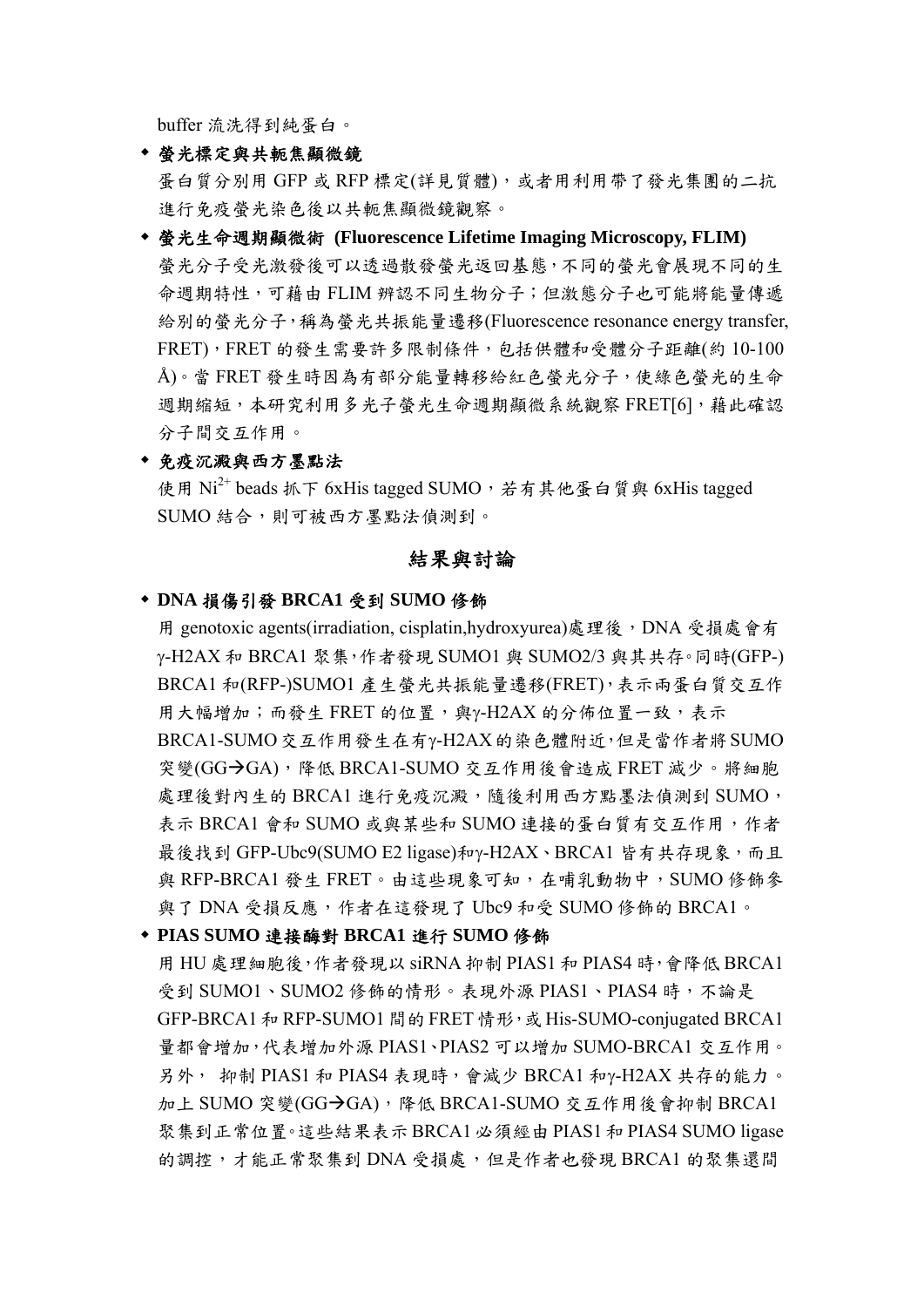接受到一些早期聚集在受損處的蛋白質調控。

- **BRCA1** 的泛素連接酶活性會受 **SUMO** 修飾所調控
- 先前的研究發現 BRCA1 參與了 FK2 泛素化的路徑[7],但原本 Ub-FK2 聚集 在γ-H2AX 或 BRCA1 附近的現象,會在 PIAS1 和 PIAS4 的表現受抑制時消失, 代表在缺乏 PIAS1 和 PIAS4 的情况下,BRCA1 的泛素連接酶活性受到抑制。 另外將 BRCA1 上受 SUMO 修飾的位置(ΨКхЕ)突變後, K119R/E121A 兩個突 變株可降低 GFP-BRCA1 和 RFP-SUMO 的交互作用,同時降低 BRCA1 對 FK2 進行泛素化的能力,且將 BRCA1 用來與 Ub E2 結合的 RNIG domain[8]進行突 變(C61G)也可得到相同的效果,應證了 BRCA1 的泛素連接酶活性會受 SUMO 修飾影響。實際的 BRCA1/BARD1 heterodimer[9]經 SUMO 修飾後,其 UbL 活 性大幅提升。

# 參考文獻

- 1. Morris, J.R., et al., *Genetic analysis of BRCA1 ubiquitin ligase activity and its relationship to breast cancer susceptibility.* Hum Mol Genet, 2006. **15**(4): p. 599-606.
- 2. Doil, C., et al., *RNF168 binds and amplifies ubiquitin conjugates on damaged chromosomes to allow accumulation of repair proteins.* Cell, 2009. **136**(3): p. 435-46.
- 3. Zhao, X. and G. Blobel, *A SUMO ligase is part of a nuclear multiprotein complex that affects DNA repair and chromosomal organization.* Proc Natl Acad Sci U S A, 2005. **102**(13): p. 4777-82.
- 4. Morris, J.R. and E. Solomon, *BRCA1 : BARD1 induces the formation of conjugated ubiquitin structures, dependent on K6 of ubiquitin, in cells during DNA replication and repair.* Hum Mol Genet, 2004. **13**(8): p. 807-17.
- 5. Mabb, A.M., S.M. Wuerzberger-Davis, and S. Miyamoto, *PIASy mediates NEMO sumoylation and NF-kappaB activation in response to genotoxic stress.* Nat Cell Biol, 2006. **8**(9): p. 986-93.
- 6. Wallrabe, H. and A. Periasamy, *Imaging protein molecules using FRET and FLIM microscopy.* Curr Opin Biotechnol, 2005. **16**(1): p. 19-27.
- 7. Sawada, H., et al., *Extracellular ubiquitination and proteasome-mediated degradation of the ascidian sperm receptor.* Proc Natl Acad Sci U S A, 2002. **99**(3): p. 1223-8.
- 8. Lorick, K.L., et al., *RING fingers mediate ubiquitin-conjugating enzyme (E2)-dependent ubiquitination.* Proc Natl Acad Sci U S A, 1999. **96**(20): p. 11364-9.
- 9. Hashizume, R., et al., *The RING heterodimer BRCA1-BARD1 is a ubiquitin ligase inactivated by a breast cancer-derived mutation.* J Biol Chem, 2001.